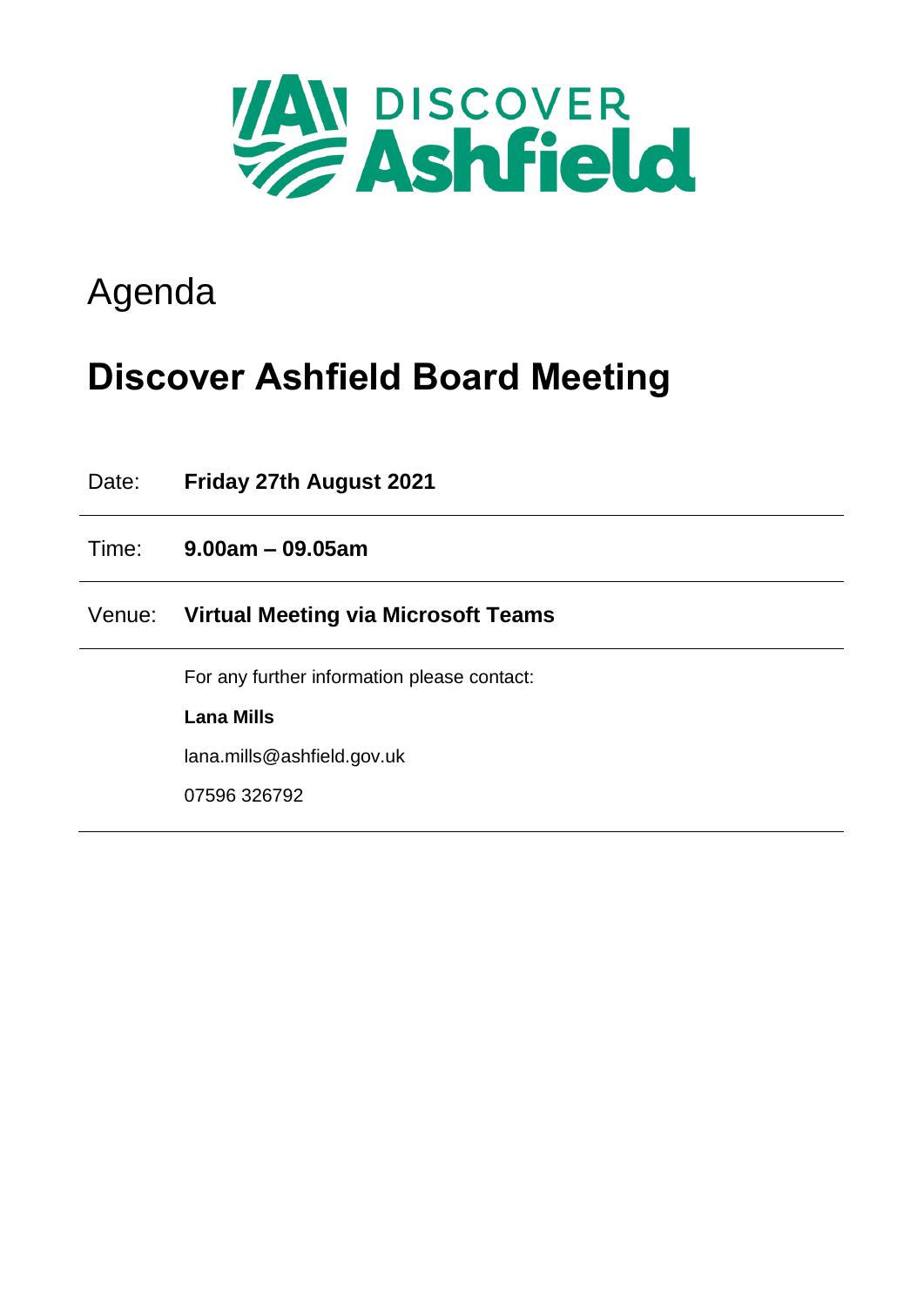## **DISCOVER ASHFIELD BOARD MEETING**

#### **Attendees**

| <b>Name</b>                   | <b>Position on Board</b>                                  | Position/Organisation                                                            | <b>Present</b> |
|-------------------------------|-----------------------------------------------------------|----------------------------------------------------------------------------------|----------------|
| <b>Martin Rigley MBE</b>      | <b>Chair</b> / Theme Lead -<br><b>Succeed in Ashfield</b> | Managing Director, Lindhurst Engineering                                         |                |
| <b>Louise Knott</b>           | <b>Vice Chair</b>                                         | Vice Principal, West Nottinghamshire<br>College                                  |                |
| <b>Darron Ellis</b>           | Theme Lead - More<br>to Discover                          | Historian, Sutton Living Memory Group                                            |                |
| <b>Liz Barrett</b>            | Theme Lead - Love<br><b>Where You Live</b>                | Principal, Academy Transformation Trust<br><b>Further Education (ATTFE)</b>      |                |
| <b>Pete Edwards</b>           | Theme Lead - Be<br>Happy, Be Healthy                      | Chair, Ashfield Health and Wellbeing<br>Partnership                              |                |
| <b>Callum Parr</b>            | <b>Board Member</b>                                       | Youth Council Leader, Ashfield District<br><b>Youth Council</b>                  |                |
| Chloe O'Donnell               | <b>Board Member</b>                                       | Shopping Centre Manager, Idlewells<br><b>Shopping Centre</b>                     | X              |
| <b>Christopher Baron</b>      | Substitute for Lee<br>Anderson, MP                        | Office Manager, Ashfield & Eastwood MP's<br>Office                               |                |
| <b>Chris Farrow</b>           | Substitute for Vicki<br>Dyer                              | Job Centre Plus, Department of Work and<br>Pensions                              |                |
| Cllr Christian Chapman        | <b>Board Member</b>                                       | Scrutiny Rep, Ashfield District Council                                          |                |
| <b>Cllr Helen-Ann Smith</b>   | <b>Board Member</b>                                       | Deputy Council Leader, Ashfield District<br>Council                              |                |
| <b>Cllr Daniel Williamson</b> | <b>Board Member</b>                                       | Annesley and Felley Parish Council                                               |                |
| <b>Cllr Matthew Relf</b>      | <b>Board Member</b>                                       | Portfolio Holder, Planning & Regen, Ashfield<br><b>District Council</b>          |                |
| David Ainsworth               | <b>Board Member</b>                                       | Locality Director of Nottinghamshire Clinical<br>Commissioning Group, NHS        |                |
| David Jackson                 | <b>Board Member</b>                                       | Centre Manager, East Midlands Designer<br>Outlet                                 |                |
| <b>Edward Johnstone</b>       | <b>Board Member</b>                                       | Assistant Principal (Development), Portland<br>College                           |                |
| Fiona Anderson                | <b>Board Member</b>                                       | Head of Civic Engagement, Nottingham<br><b>Trent University (NTU)</b>            | X              |
| <b>Frank Horsley</b>          | <b>Board Member</b>                                       | Head of Business and Innovation, D2N2                                            |                |
| Gary Jordan                   | <b>Board Member</b>                                       | Chair, Mansfield and Ashfield 2020                                               |                |
| lan Bond                      | <b>Substitute for Peter</b><br>Gaw                        | Director of Learning, Inspire: Culture,<br>Learning and Libraries                |                |
| Julia Terry                   | <b>Board Member</b>                                       | Development Worker, Transforming Notts<br>Together                               |                |
| Kathryn Stacey                | <b>Board Member</b>                                       | Chief Executive, Citizens Advice Ashfield                                        | X              |
| Lee Anderson, MP              | <b>Board Member</b>                                       | MP for Ashfield and Eastwood                                                     |                |
| Mark Spencer, MP              | <b>Board Member</b>                                       | MP for Sherwood                                                                  |                |
| Melanie Phythian              | Observer                                                  | Towns Fund Policy Advisor, Cities & Local<br><b>Growth Unit</b>                  |                |
| Peter Gaw                     | <b>Board Member</b>                                       | Chief Executive Officer, Inspire: Culture,<br>Learning and Libraries             | X              |
| <b>Robert Orgill</b>          | <b>Board Member</b>                                       | Property Manager EMEA, Rolls Royce                                               |                |
| <b>Simon Martin</b>           | <b>Board Member</b>                                       | Vice Principal, Academy Transformation<br><b>Trust Further Education (ATTFE)</b> |                |
| Teresa Jackson                | <b>Board Member</b>                                       | Chief Officer, Ashfield Voluntary Action                                         |                |
| Theresa Hodgkinson            | <b>Board Member</b>                                       | Director of Place and Communities, Ashfield<br><b>District Council</b>           |                |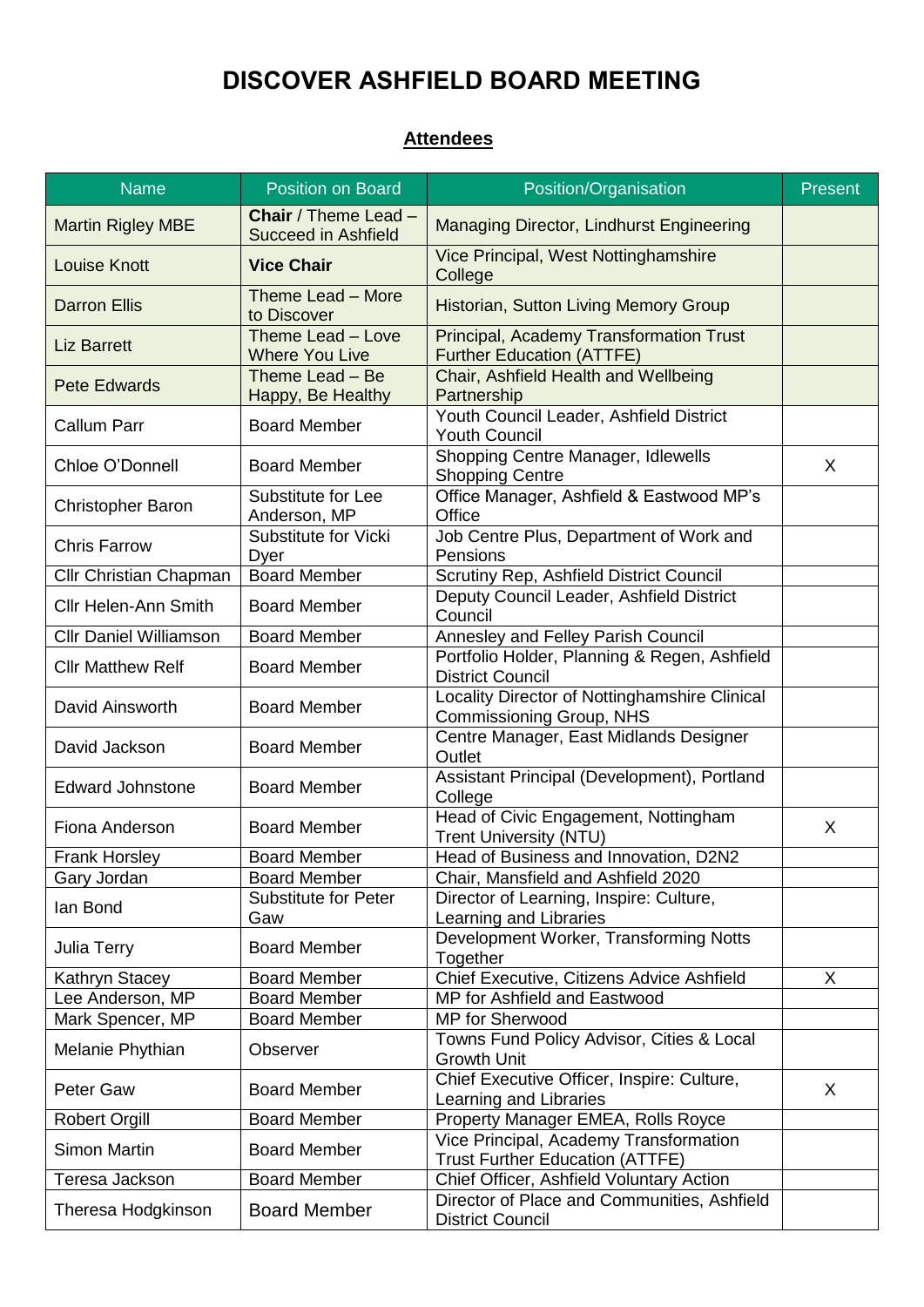| Viki Dyer                | <b>Board Member</b>                      | District Operations Lead, Department of<br><b>Work and Pensions</b>          |   |
|--------------------------|------------------------------------------|------------------------------------------------------------------------------|---|
| Andrea Stone             | <b>Supporting Officer</b>                | Health and Wellbeing Manager, Ashfield<br><b>District Council</b>            | X |
| <b>Alastair Blunkett</b> | Observer                                 | Service Manager for Neighbourhoods and<br>Environment                        |   |
| <b>Katherine Green</b>   | <b>Supporting Officer</b>                | Senior Communications Officer, Ashfield<br>District Council                  | X |
| Lana Mills               | Secretary / Supporting<br><b>Officer</b> | Discover Ashfield Project Officer, Ashfield<br><b>District Council</b>       | X |
| <b>Matthew Neal</b>      | <b>Supporting Officer</b>                | Service Director of Investment and Growth,<br>Nottinghamshire County Council |   |
| Paul Crawford            | <b>Supporting Officer</b>                | Senior Regeneration Officer, Ashfield<br><b>District Council</b>             |   |
| Sarah Daniel             | <b>Supporting Officer</b>                | Service Manager for Place and Wellbeing,<br><b>Ashfield District Council</b> |   |
| <b>Tracey Bird</b>       | <b>Supporting Officer</b>                | Health and Wellbeing Officer, Ashfield<br><b>District Council</b>            |   |
| <b>Trevor Middleton</b>  | <b>Supporting Officer</b>                | Town Centres and Markets Manager,<br><b>Ashfield District Council</b>        |   |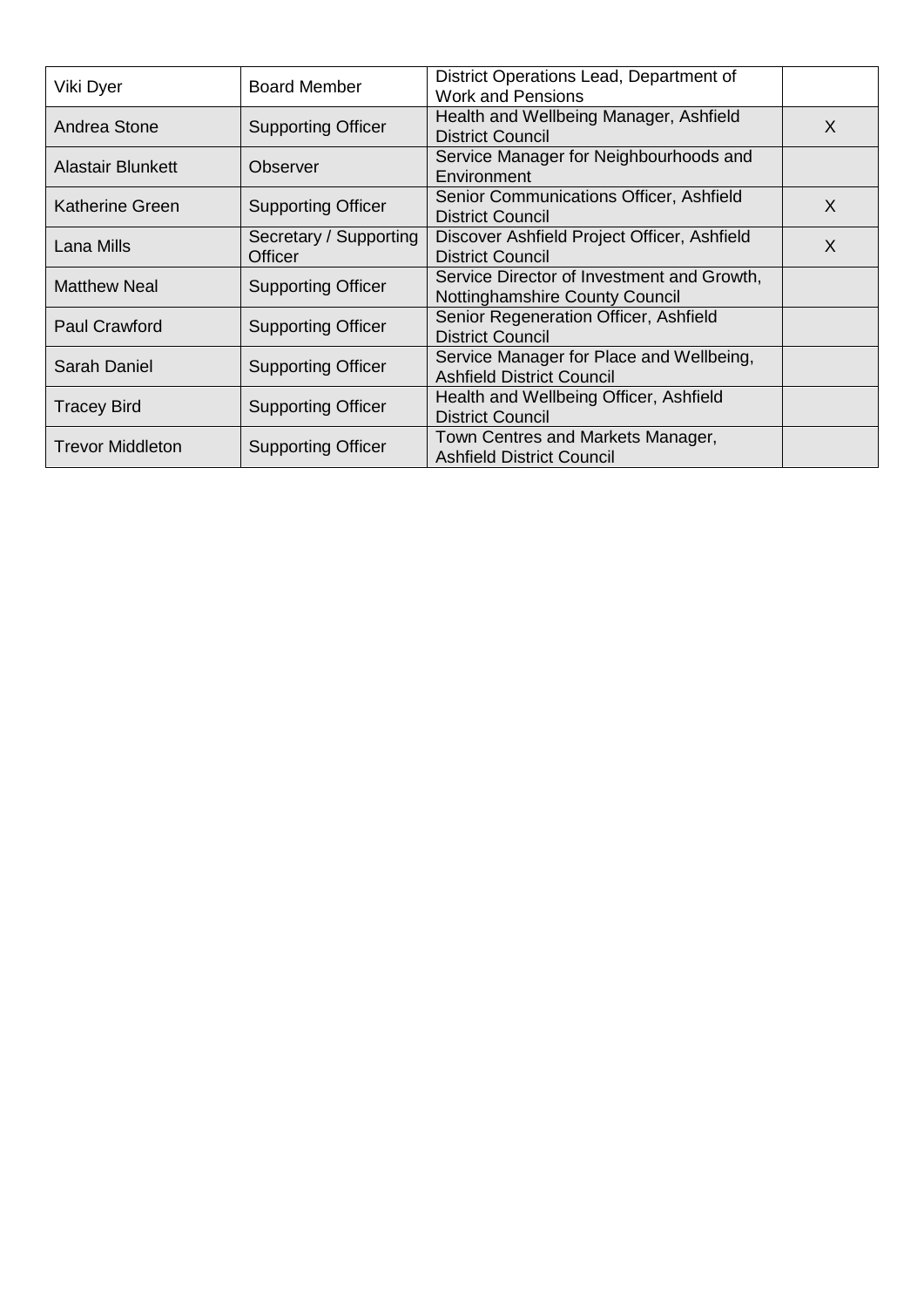#### **AGENDA Page**

- **1. Welcome / Introductions / Apologies - Martin Rigley**
- **2. Reflections of Previous Meeting - Friday 16th July 2021 - Martin Rigley**
	- **a Meeting Minutes** 5 14
	- **b Action Log**
- **3. New Declarations of Interest - ALL**
- **4. Town Funding Update - Sarah Daniel**
- **5. Theme Lead Reports - Theme Leads**
	- **a Succeed in Ashfield - Martin Rigley**
	- **b Love Where You Live - Liz Barrett**
	- **c More to Discover - Darron Ellis**
	- **d Be Healthy, Be Happy - Pete Edwards**
- **6. Discover Ashfield Project Officer Update - Lana Mills**
- **7. Declaration of Interests Forms - Martin Rigley**
- **8. Board Member Updates - ALL**
- **9. Any Other Business - ALL**

#### **10. Date of Next Meeting**

Friday  $17<sup>th</sup>$  September 2021, 9.00am  $-$  09.05am start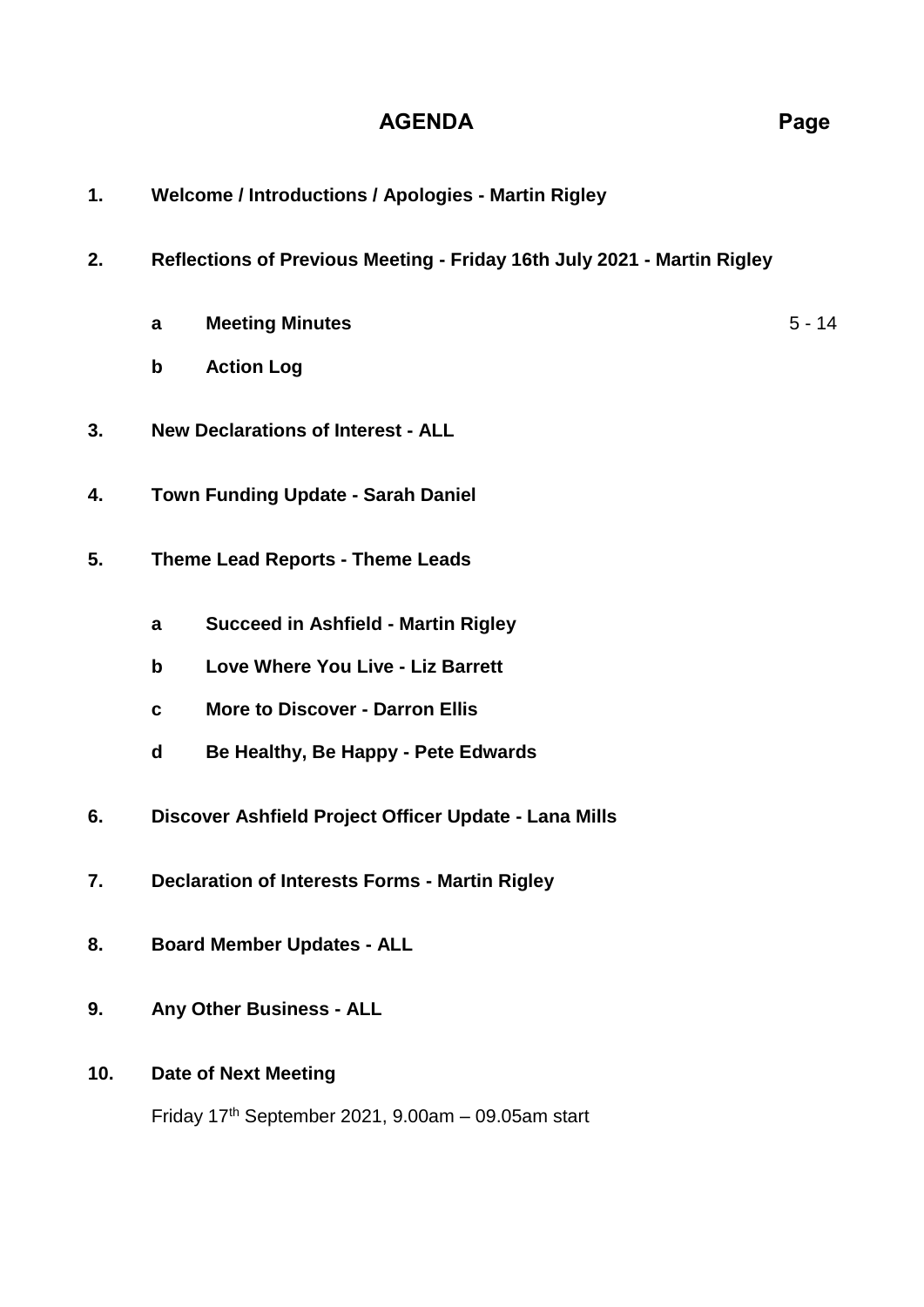

## **DISCOVER ASHFIELD BOARD MEETING**

**Friday 16th July 2021 9:00am – 9:05am start**

**Virtual Meeting via Microsoft Teams**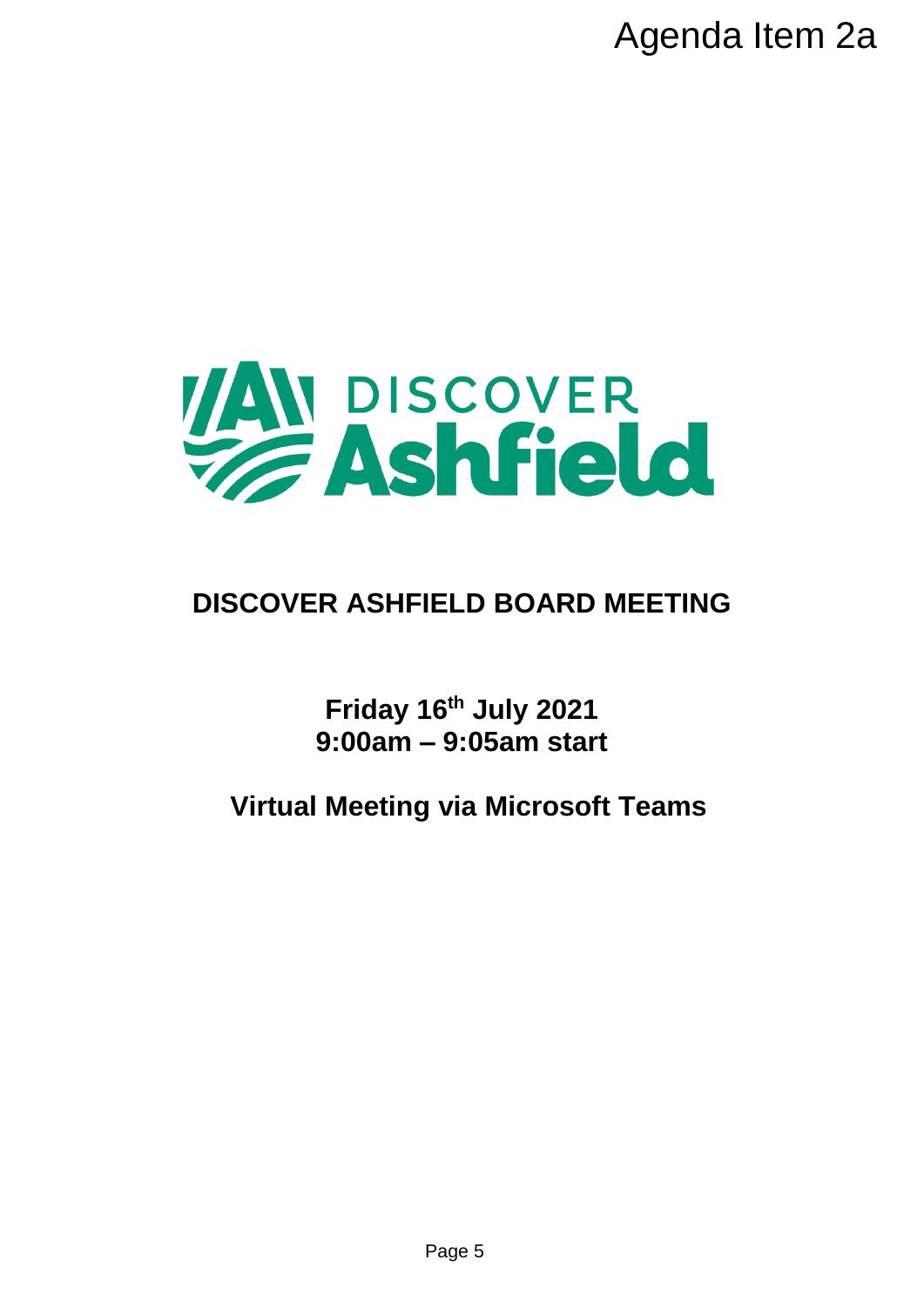### **Attendees**

| <b>Name</b>                   | <b>Position on Board</b>                           | Position/Organisation                                                            | <b>Apologies</b>                |
|-------------------------------|----------------------------------------------------|----------------------------------------------------------------------------------|---------------------------------|
| <b>Martin Rigley MBE</b>      | Chair / Theme Lead -<br><b>Succeed in Ashfield</b> | Managing Director, Lindhurst Engineering                                         | $\checkmark$                    |
| <b>Louise Knott</b>           | <b>Vice Chair</b>                                  | Vice Principal, West Nottinghamshire<br>College                                  | $\checkmark$                    |
| <b>Darron Ellis</b>           | Theme Lead - More<br>to Discover                   | <b>Historian, Sutton Living Memory Group</b>                                     | X                               |
| <b>Liz Barrett</b>            | Theme Lead - Love<br><b>Where You Live</b>         | Principal, Academy Transformation Trust<br><b>Further Education (ATTFE)</b>      | $\checkmark$                    |
| <b>Pete Edwards</b>           | Theme Lead - Be<br>Happy, Be Healthy               | Chair, Ashfield Health and Wellbeing<br>Partnership                              | $\checkmark$                    |
| <b>Callum Parr</b>            | <b>Board Member</b>                                | Youth Council Leader, Ashfield District<br><b>Youth Council</b>                  | $\checkmark$                    |
| Carol Cooper-Smith            | <b>Board Member</b>                                | Chief Executive, Ashfield District Council                                       | $\checkmark$                    |
| Chloe O'Donnell               | <b>Board Member</b>                                | Shopping Centre Manager, Idlewells<br><b>Shopping Centre</b>                     | X                               |
| <b>Christopher Baron</b>      | Substitute for Lee<br>Anderson, MP                 | Office Manager, Ashfield & Eastwood MP's<br>Office                               | $\checkmark$                    |
| <b>Chris Farrow</b>           | Substitute for Vicki<br>Dyer                       | Job Centre Plus, Department of Work and<br>Pensions                              | $\checkmark$                    |
| <b>Cllr Christian Chapman</b> | <b>Board Member</b>                                | Scrutiny Rep, Ashfield District Council                                          | X                               |
| <b>Cllr Helen-Ann Smith</b>   | <b>Board Member</b>                                | Deputy Council Leader, Ashfield District<br>Council                              | ✓                               |
| <b>Cllr Daniel Williamson</b> | <b>Board Member</b>                                | Annesley and Felley Parish Council                                               | X                               |
| <b>Cllr Matthew Relf</b>      | <b>Board Member</b>                                | Portfolio Holder, Planning & Regen, Ashfield<br><b>District Council</b>          | $\checkmark$                    |
| David Ainsworth               | <b>Board Member</b>                                | Locality Director of Nottinghamshire Clinical<br>Commissioning Group, NHS        | $\checkmark$                    |
| David Jackson                 | <b>Board Member</b>                                | Centre Manager, East Midlands Designer<br>Outlet                                 | X                               |
| <b>Edward Johnstone</b>       | <b>Board Member</b>                                | Assistant Principal (Development), Portland<br>College                           | $\checkmark$                    |
| Fiona Anderson                | <b>Board Member</b>                                | Head of Civic Engagement, Nottingham<br><b>Trent University (NTU)</b>            | $\checkmark$                    |
| <b>Frank Horsley</b>          | <b>Board Member</b>                                | Head of Business and Innovation, D2N2                                            | $\frac{\mathsf{X}}{\mathsf{Y}}$ |
| Gary Jordan                   | <b>Board Member</b>                                | Chair, Mansfield and Ashfield 2020                                               |                                 |
| Julia Terry                   | <b>Board Member</b>                                | Development Worker, Transforming Notts<br>Together                               | X                               |
| Kathryn Stacey                | <b>Board Member</b>                                | Chief Executive, Citizens Advice Ashfield                                        | $\checkmark$                    |
| Lee Anderson, MP              | <b>Board Member</b>                                | MP for Ashfield and Eastwood                                                     | X                               |
| Mark Spencer, MP              | <b>Board Member</b>                                | MP for Sherwood                                                                  | $\mathsf X$                     |
| Melanie Phythian              | Observer                                           | Towns Fund Policy Advisor, Cities & Local<br><b>Growth Unit</b>                  | X                               |
| Peter Gaw                     | <b>Board Member</b>                                | Chief Executive Officer, Inspire: Culture,<br>Learning and Libraries             | $\checkmark$                    |
| <b>Robert Orgill</b>          | <b>Board Member</b>                                | Property Manager EMEA, Rolls Royce                                               | $\overline{X}$                  |
| <b>Simon Martin</b>           | <b>Board Member</b>                                | Vice Principal, Academy Transformation<br><b>Trust Further Education (ATTFE)</b> | $\checkmark$                    |
| Teresa Jackson                | <b>Board Member</b>                                | Chief Officer, Ashfield Voluntary Action                                         | $\checkmark$                    |
| Theresa Hodgkinson            | <b>Board Member</b>                                | Director of Place and Communities, Ashfield<br><b>District Council</b>           | $\checkmark$                    |
| Viki Dyer                     | <b>Board Member</b>                                | District Operations Lead, Department of<br><b>Work and Pensions</b>              | X                               |
| Andrea Stone                  | <b>Supporting Officer</b>                          | Health and Wellbeing Manager, Ashfield<br><b>District Council</b>                | $\checkmark$                    |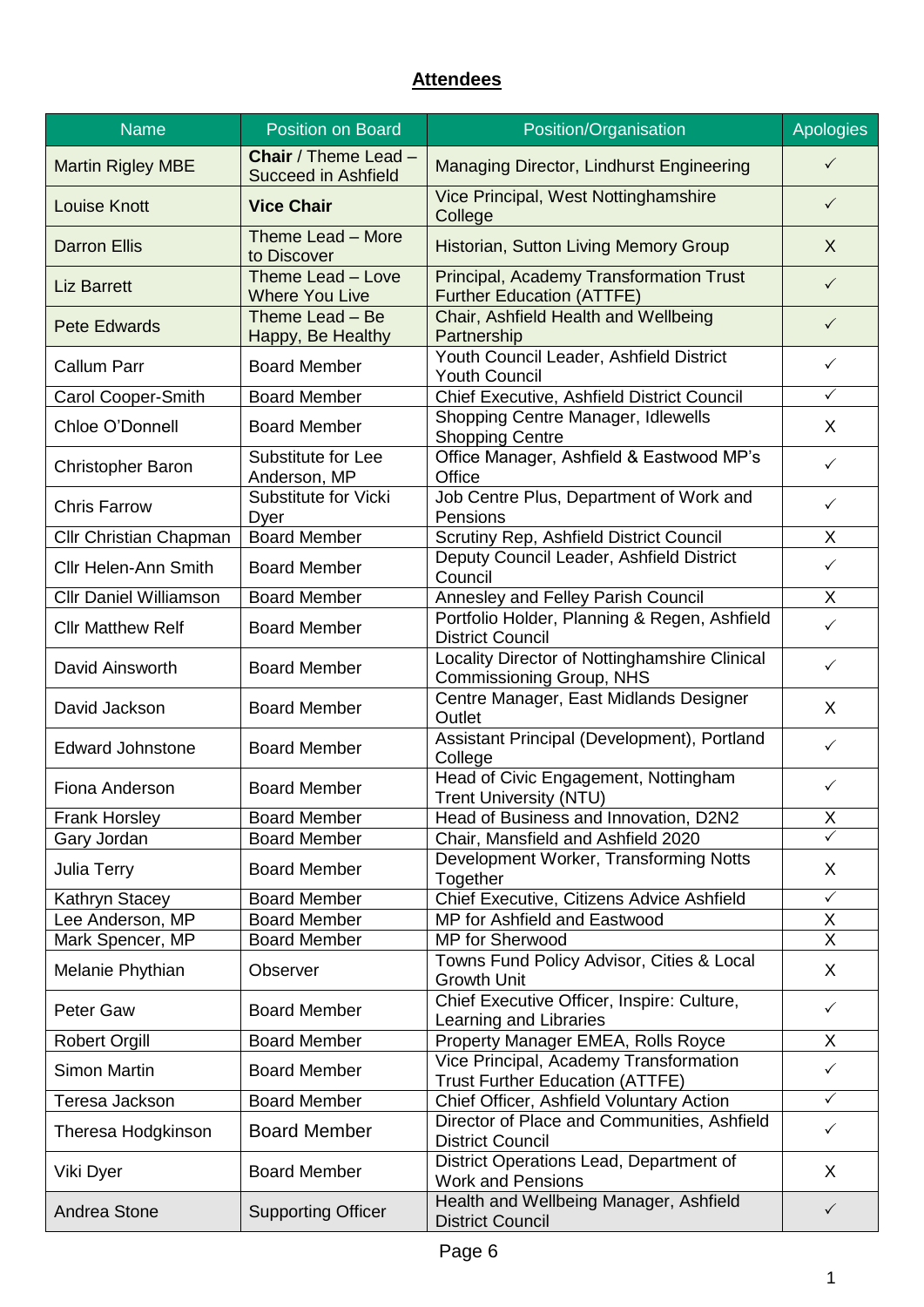| <b>Alastair Blunkett</b> | Observer                                 | Service Manager for Neighbourhoods and<br>Environment                        | ✓        |
|--------------------------|------------------------------------------|------------------------------------------------------------------------------|----------|
| <b>Katherine Green</b>   | <b>Supporting Officer</b>                | Senior Communications Officer, Ashfield<br><b>District Council</b>           | X        |
| Lana Mills               | Secretary / Supporting<br><b>Officer</b> | Discover Ashfield Project Officer, Ashfield<br><b>District Council</b>       |          |
| <b>Matthew Neal</b>      | <b>Supporting Officer</b>                | Service Director of Investment and Growth,<br>Nottinghamshire County Council | $\times$ |
| <b>Paul Crawford</b>     | <b>Supporting Officer</b>                | Senior Regeneration Officer, Ashfield<br><b>District Council</b>             | X        |
| Sarah Daniel             | <b>Supporting Officer</b>                | Service Manager for Place and Wellbeing,<br><b>Ashfield District Council</b> | X        |
| <b>Tracey Bird</b>       | <b>Supporting Officer</b>                | Health and Wellbeing Officer, Ashfield<br><b>District Council</b>            | X        |
| <b>Trevor Middleton</b>  | <b>Supporting Officer</b>                | Town Centres and Markets Manager,<br><b>Ashfield District Council</b>        |          |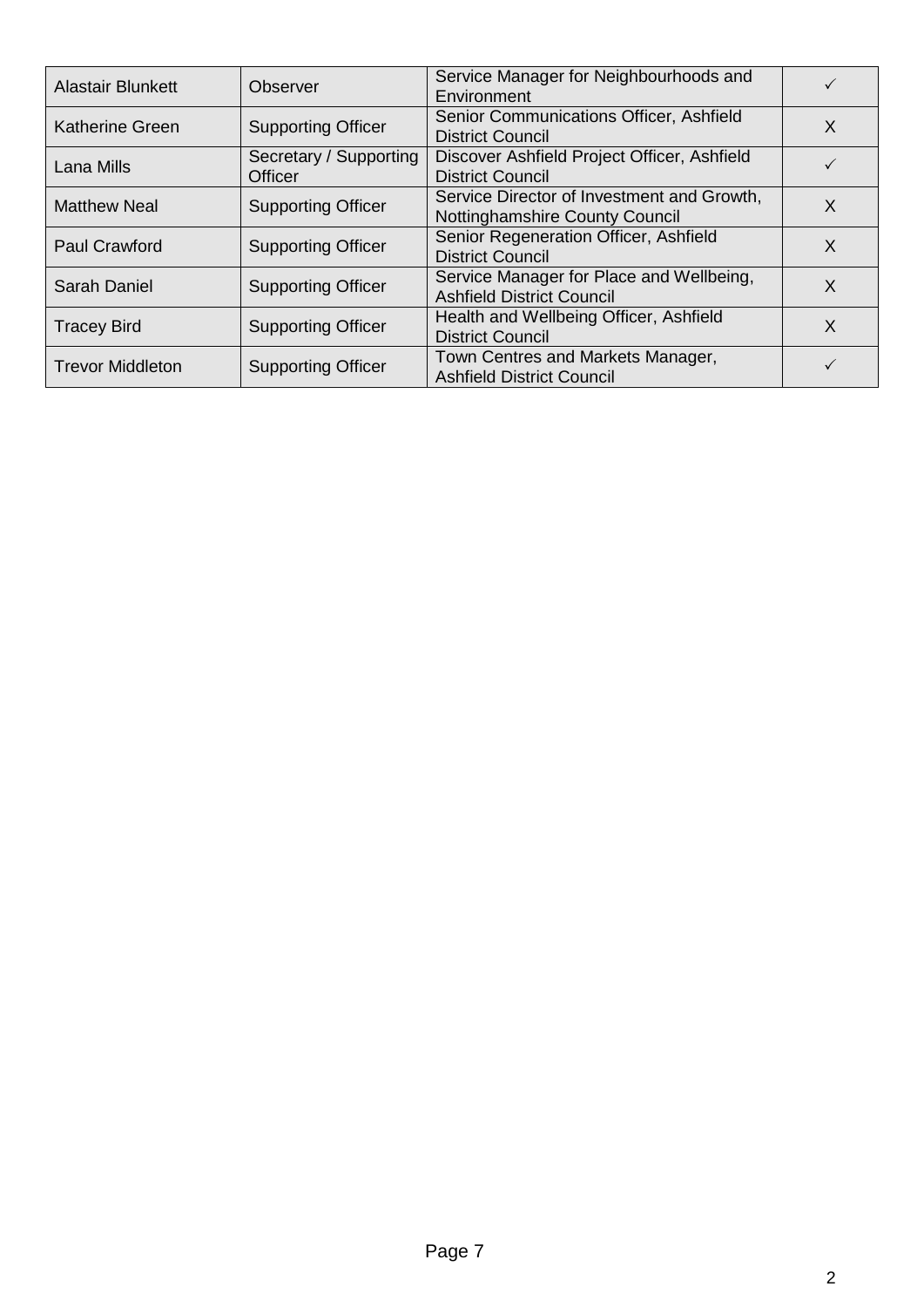### **Minutes**

| Agenda<br><b>Item</b> |                                                                                                           |             |
|-----------------------|-----------------------------------------------------------------------------------------------------------|-------------|
| $\overline{1}$        | <b>Welcome / Introductions / Apologies</b>                                                                |             |
|                       | The Chair, Martin Rigley welcomed everyone to the virtual meeting.                                        |             |
|                       | Apologies were received and it was noted that:                                                            |             |
|                       | Christopher Baron will be representing Lee Anderson, MP<br>$\bullet$                                      |             |
|                       | Chris Farrow will be representing Viki Dyer.<br>$\bullet$                                                 |             |
|                       |                                                                                                           |             |
| 2 <sup>2</sup>        | Review of Previous Meeting - Friday 18th June 2021                                                        |             |
| 2.1                   | <b>Board Meeting Minutes</b>                                                                              |             |
|                       | Board minutes were agreed as a true and accurate record.                                                  |             |
|                       |                                                                                                           |             |
| 2.2                   | <b>Action Log</b>                                                                                         |             |
| 2.2.1<br>2.2.1.1      | <b>Completed Actions</b><br><b>COVID-19 Recovery Plans</b>                                                | <b>Lead</b> |
|                       | (16/04/2021, Minute - 6.4)                                                                                |             |
|                       |                                                                                                           | TH / PE     |
|                       | Theresa Hodgkinson to meet with Pete Edwards on Thursday 22 <sup>nd</sup> July to                         |             |
|                       | discuss the Council's COVID-19 recovery plans for the community.                                          |             |
|                       |                                                                                                           |             |
| 2.2.1.2               | <b>Board Meeting Times</b>                                                                                |             |
|                       | $(18.06.2021,$ Minute $-6.2)$                                                                             |             |
|                       |                                                                                                           | <b>LM</b>   |
|                       | Lana Mills to change Board Meeting start times from 9:00 – 9:15am, to                                     |             |
|                       | $9:00am - 9:05am$ .                                                                                       |             |
|                       |                                                                                                           |             |
|                       |                                                                                                           |             |
| 2.2.2                 | <b>Actions (Includes actions from below minutes)</b>                                                      | <b>Lead</b> |
| 2.2.2.1               | <b>Hucknall Representatives</b>                                                                           |             |
|                       | $(18.06.2021,$ Minute $-6.2)$                                                                             |             |
|                       | Following on from a discussion in the previous Delivery Group meeting,                                    | <b>MR</b>   |
|                       | Martin Rigley will approach a possible Hucknall business representative.                                  |             |
|                       |                                                                                                           |             |
|                       | Chris Baron to discuss the possibility of MP Mark Spencer's Office                                        | LA, MP      |
|                       | Manager attending future Discover Ashfield board meetings.                                                |             |
|                       |                                                                                                           |             |
|                       | Fiona Anderson and Liz Barrett to link up regarding Hucknall schools.                                     | FA/LB       |
|                       |                                                                                                           |             |
| 2.2.2.2               | <b>Stakeholder Engagement Plan - Business Support</b>                                                     |             |
|                       | $(16.07.2021,$ Minute - 5)                                                                                |             |
|                       | Lana Mills / Sarah Daniel to include some content in the Stakeholder                                      | LM/SD       |
|                       | Engagement Plan around how businesses can be supported during the                                         |             |
|                       | Towns Fund procurement process and where they can access the                                              |             |
|                       | relevant contract information.                                                                            |             |
|                       |                                                                                                           |             |
| 2.2.2.3               | <b>Cultural Compact</b>                                                                                   |             |
|                       | (16.07.2021, Minute 6.2)                                                                                  |             |
|                       |                                                                                                           | <b>FA</b>   |
|                       | Fiona Anderson to liaise with her colleague Barbara Matthews regarding                                    |             |
|                       | CIIr Relf and another representative from Ashfield Voluntary Action being<br>invited to the next meeting. |             |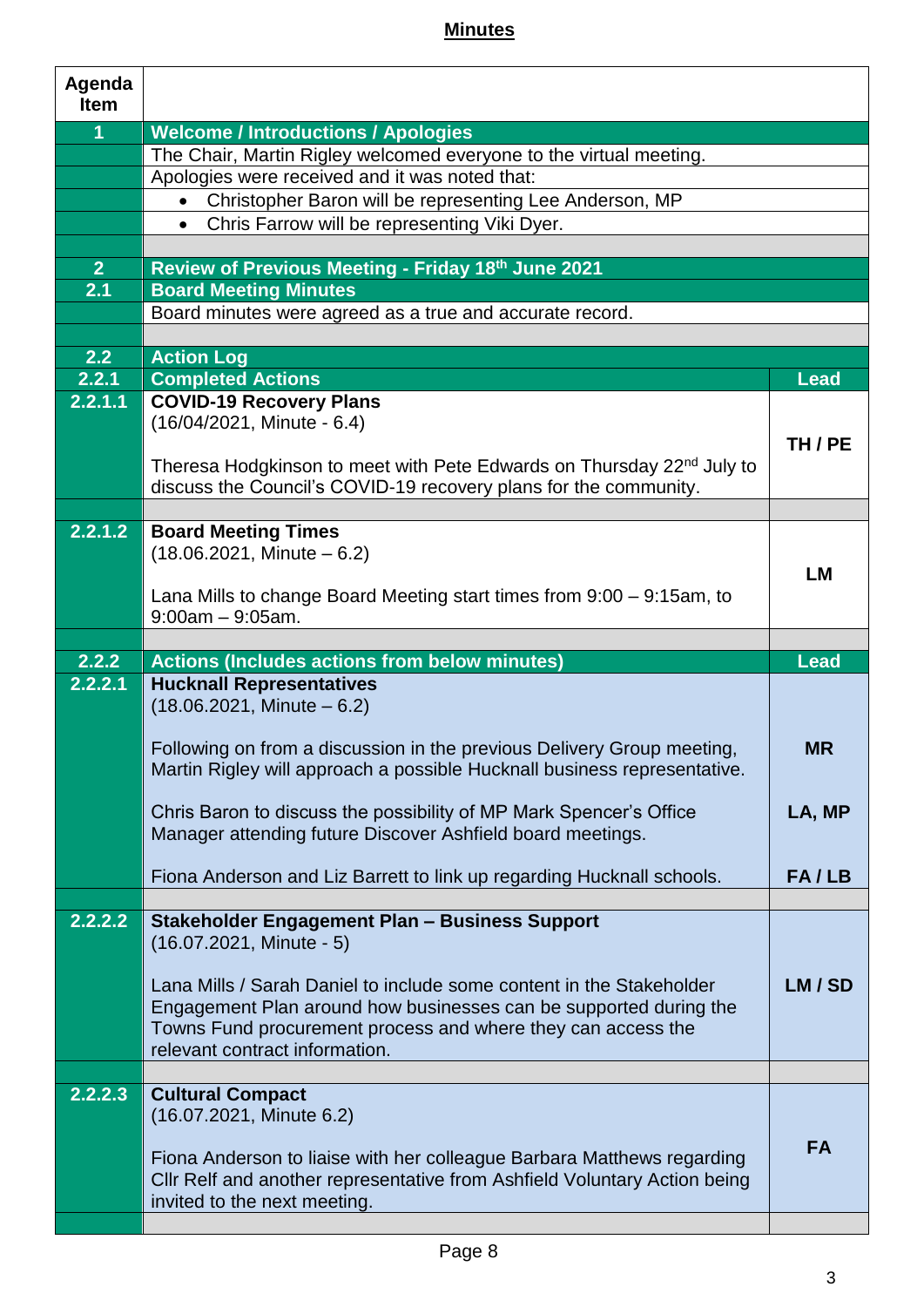| $\overline{3}$ | <b>New Declarations of Interest</b>                                                     |
|----------------|-----------------------------------------------------------------------------------------|
|                | The following declarations were noted in relation to the Towns Fund and the Future      |
|                | <b>High Streets Fund projects:</b>                                                      |
|                | Martin Rigley, Chair and Theme Lead for Succeed in Ashfield<br>$\bullet$                |
|                | Sherwood Observatory (Chair of the Board)                                               |
|                | Sutton Academy Theatre Project (Board Member)                                           |
|                | Louise Knott - Vice Chair<br>$\bullet$                                                  |
|                | Colleges/further education projects (Vice Principal, Vision West Notts                  |
|                | College)                                                                                |
|                | Construction and Civil Engineering Centre project (Vice Principal, Vision               |
|                | <b>West Notts College)</b>                                                              |
|                | Automated Distribution and Manufacturing Centre (Vice Principal, Vision                 |
|                | <b>West Notts College)</b>                                                              |
|                | Learning in Skills Project (Vice Principal, Vision West Notts College)<br>۰             |
|                | Community Renewal Fund (Vice Principal, Vision West Notts College)                      |
|                | Liz Barrett, Theme Lead for Love Where You Live<br>$\bullet$                            |
|                | College/further education projects (Principal, ATTFE)                                   |
|                | Construction Centre project (Principal, ATTFE)                                          |
|                | Sutton Academy Theatre Project (Principal, ATTFE)<br>$\qquad \qquad \blacksquare$       |
|                | Sherwood Observatory (Board Member)                                                     |
|                | Community Renewal Fund (Principal, ATTFE)                                               |
|                | Pete Edwards, Theme Lead for Be Happy, Be Healthy<br>$\bullet$                          |
|                | Sutton Academy Theatre Project (Chair of Governors, Sutton Academy)                     |
|                | Fiona Anderson, Board Member<br>$\bullet$                                               |
|                | The Towns Fund; in particular in the ADMC project, Enterprising Ashfield                |
|                | Project. (Head of Civic Engagement, NTU)                                                |
|                | Community Renewal Fund (Head of Civic Engagement, NTU)                                  |
|                | Simon Martin, Board Member<br>$\bullet$                                                 |
|                | College/further education projects (Vice Principal, ATTFE)                              |
|                | Construction centre projects (Vice Principal, ATTFE)<br>۰                               |
|                | Sutton Centre Theatre Project (Vice Principal, ATTFE)                                   |
|                | Community Renewal Fund (Vice Principal, ATTFE)<br>Peter Gaw, Board Member<br>$\bullet$  |
|                | <b>Construction Centre (CEO, Inspire)</b>                                               |
|                | Library Innovation Centres (CEO, Inspire)                                               |
|                | Community Renewal Fund (CEO, Inspire)                                                   |
|                |                                                                                         |
| 4              | New Chief Executive for Ashfield District Council - Carol Cooper-Smith                  |
|                | Carol Cooper-Smith announced that Theresa Hodgkinson had been appointed the             |
|                | new Chief Executive of Ashfield District Council.                                       |
|                | Carol further noted that she would be leaving her position at the Council at the end of |
|                | the month, and it had been a privilege to work with board members on the Towns          |
|                | Funding programmes, as well as various other projects across the District.              |
|                | The Board congratulated Theresa on her new role and thanked Carol for all her           |
|                | support which she had given the Board over the years.                                   |
| $5\phantom{1}$ | <b>Towns Funding Update - CIIr Matthew Relf</b>                                         |
|                | Cllr Relf referred to the Towns Fund Update (Appendix 1) and gave a verbal account      |
|                | of the report. The following points were particularly noted by the Board:               |
|                | Edward Johnstone stated that with regards to the Newstart Hall at Portland              |
|                | College a snagging process was completed on Tuesday 13 <sup>th</sup> July 2021 and this |
|                | raised a few remaining issues which the team need to revisit and amend.                 |
|                | However, the work on the hall was progressing well overall.                             |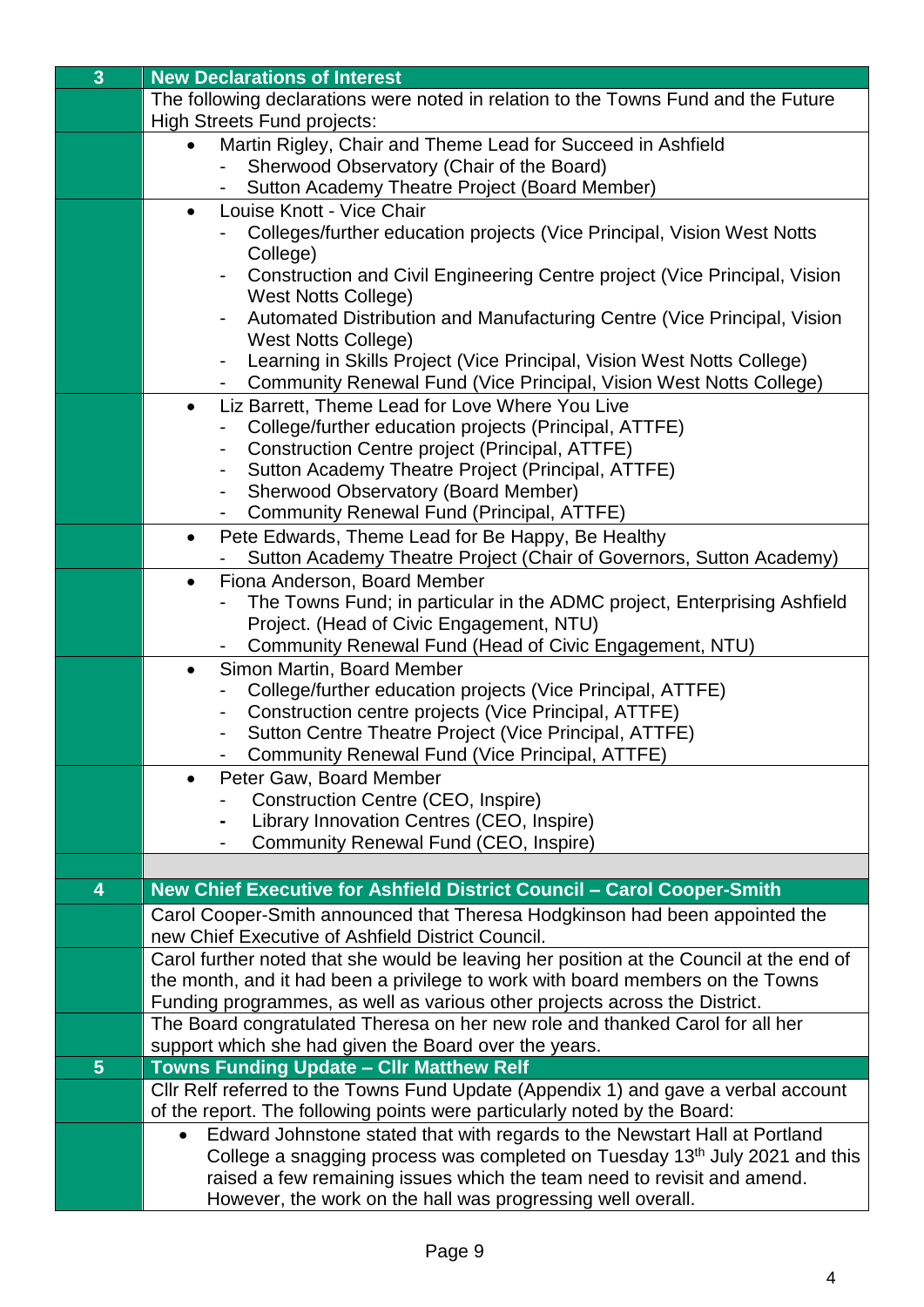|                | Chris Baron enquired about the procurement process for the Towns Fund, and<br>$\bullet$<br>particularly noted that Ashfield businesses should be prioritised in this process.                                                                            |
|----------------|----------------------------------------------------------------------------------------------------------------------------------------------------------------------------------------------------------------------------------------------------------|
|                | Theresa Hodgkinson agreed that wherever possible the funding should create<br>$\bullet$<br>jobs for local people. Theresa stated that the project management contract that<br>had been recently issued for the Towns Fund projects was for sixteen weeks |
|                | only, and the main roles are due to go out for open procurement in the next few<br>weeks. Value for money and quality were another two key factors which would                                                                                           |
|                | also be carefully considered in this process.                                                                                                                                                                                                            |
|                | Furthermore, Theresa noted that Chris Baron will sit on the Towns Fund<br>$\bullet$                                                                                                                                                                      |
|                | subgroup which will oversee procurement through the Local Assurance<br>process.                                                                                                                                                                          |
|                | Cllr Relf agreed with Chris Baron's comments also, and reiterated Theresa's<br>$\bullet$                                                                                                                                                                 |
|                | comments that other key considerations would also need to be factored into                                                                                                                                                                               |
|                | the procurement decisions as well.<br>Teresa Jackson reiterated the importance of providing local businesses with<br>$\bullet$                                                                                                                           |
|                | constructive feedback if their bid was not successful as this helps them to learn                                                                                                                                                                        |
|                | and develop.                                                                                                                                                                                                                                             |
|                | In regards to business case development, Carol Cooper-Smith noted that this<br>$\bullet$                                                                                                                                                                 |
|                | is a highly technical skill and internal Council officers, as well as staff at partner                                                                                                                                                                   |
|                | organisations, should be given the opportunity to develop this skill. Sarah                                                                                                                                                                              |
|                | Daniel is currently looking into training opportunities for this.<br>Fiona Anderson proposed that the Board should link up with Nottinghamshire                                                                                                          |
|                | $\bullet$<br>County Council regarding business case development, and also look into the                                                                                                                                                                  |
|                | business support options available to local businesses.                                                                                                                                                                                                  |
|                | Simon Martin noted that it's important for contract opportunities to be featured<br>$\bullet$                                                                                                                                                            |
|                | on platforms and channels that local businesses are likely to access.                                                                                                                                                                                    |
|                | Cllr Relf proposed that the Place team feedback the geographical locations of<br>businesses that bid for contracts.                                                                                                                                      |
|                | Fiona Anderson suggested that we embed engaging with local businesses into<br>$\bullet$<br>the Engagement Plan.                                                                                                                                          |
|                | Chris Baron proposed the option of having a page on the Ashfield District                                                                                                                                                                                |
|                | Council website that highlights the tendering exercise for businesses to review.                                                                                                                                                                         |
|                | New action - Please see action log - 2.2.2.2                                                                                                                                                                                                             |
| 6 <sup>°</sup> | <b>Reports Back from Delivery Group</b>                                                                                                                                                                                                                  |
| 6.1            | <b>Succeed in Ashfield</b>                                                                                                                                                                                                                               |
|                | Martin Rigley, Theme Lead provided the following update:                                                                                                                                                                                                 |
|                | The Heads of Terms - This Towns Fund document has now been signed by<br>$\bullet$                                                                                                                                                                        |
|                | Martin Rigley, The Discover Ashfield Chair and Carol Cooper-Smith, Chief                                                                                                                                                                                 |
|                | <b>Executive of Ashfield District Council.</b>                                                                                                                                                                                                           |
|                | Chair of D2N2's new Manufacturing Advisory Panel Board - 14% of<br>$\bullet$                                                                                                                                                                             |
|                | businesses in the East Midlands are working in manufacturing, and the Board                                                                                                                                                                              |
|                | is focusing on uniting manufacturing businesses in the area.<br>Automated Distribution and Manufacturing Centre (ADMC) Project - Has<br>$\bullet$                                                                                                        |
|                | been lobbying the ADMC project in various meetings to generate support for                                                                                                                                                                               |
|                | the project. The first meeting for this project is due to take place next month.                                                                                                                                                                         |
|                |                                                                                                                                                                                                                                                          |
| 6.2            | Love Where You Live (LWYL)                                                                                                                                                                                                                               |
|                | Liz Barrett, Theme Lead provided the following update:                                                                                                                                                                                                   |
|                | Love Where You Live Banners - Discover Ashfield Primary Schools banners                                                                                                                                                                                  |
|                | will be displayed in town centres in the near future. They will be a part of the                                                                                                                                                                         |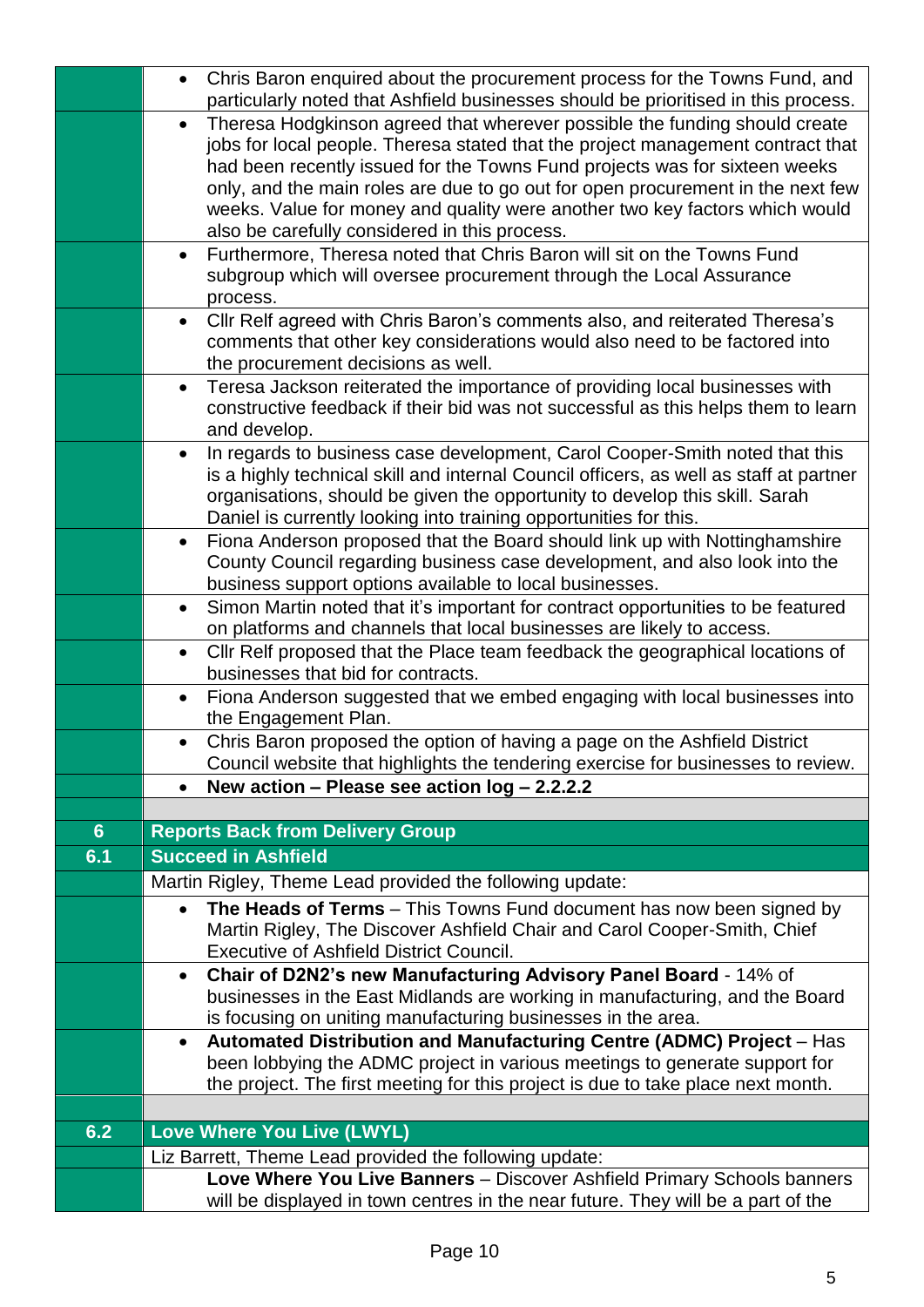|                | Ashfield Art Trail 2021 and will bring a great sense of pride to the District over<br>the summer.                                                                                                                                                                                                                  |
|----------------|--------------------------------------------------------------------------------------------------------------------------------------------------------------------------------------------------------------------------------------------------------------------------------------------------------------------|
|                | <b>Discover Ashfield Project Group</b> – A meeting took place on $23^{rd}$ June 2021<br>$\bullet$<br>to discuss and develop the theme's arising projects and initiatives. The group is<br>keen to recruit and invite more Hucknall and Rural Ambassadors to the<br>meetings.                                       |
|                | Discover Ashfield Primary Schools - Another successful meeting took place<br>$\bullet$<br>on 13 <sup>th</sup> July 2021. The meetings are proving to be a great resource for Ashfield<br>primary schools, and another three schools have been approached since and<br>would like to join the group.                |
|                | Primary Schools and Sherwood Observatory - Through the subgroup a link<br>$\bullet$<br>has been made between Ashfield primary schools and the Sherwood<br>Observatory, and several schools have now visited the observatory. The trips<br>have proven to be an incredible experience for both pupils and teachers. |
|                | *Comment* Cllr Relf commended the work happening around the primary<br>$\bullet$<br>schools and Sherwood Observatory, and asked how we could engage other<br>schools in Ashfield in this project, as well as the wider region.                                                                                     |
|                | *Comment* Peter Gaw noted that CAPTIVATE (Cultural Education<br>$\bullet$<br>Partnership) would be able to help promote this opportunity to schools across<br>Nottinghamshire.                                                                                                                                     |
|                | <b>*Comment*</b> Simon Martin mentioned that he is the Chair of Governors at Croft<br>Primary School and the feedback he has received from teachers regarding<br>their trip to the Sherwood Observatory has been very positive.                                                                                    |
|                | *Comment* Fiona Anderson noted that NTU might be able to support the<br>Discover Ashfield Primary Schools Subgroup as they have a Schools Outreach<br>team.                                                                                                                                                        |
|                | Love Where You Live Litter Picking - Over the summer a small strategic<br>$\bullet$<br>group will be working to develop this initiative.                                                                                                                                                                           |
|                | Summer Reading Challenge - Ashfield libraries are currently running a<br>summer reading challenge for children to get involved with.                                                                                                                                                                               |
|                | <b>Cultural Compact</b> – Unfortunately Martin Rigley and Liz Barrett could not<br>$\bullet$<br>attend the first meeting, however board members Peter Gaw and David<br>Ainsworth attended.                                                                                                                         |
|                | New action - Please see action $log - 2.2.2.3$<br>$\bullet$                                                                                                                                                                                                                                                        |
| 6.3            | <b>More to Discover</b>                                                                                                                                                                                                                                                                                            |
|                | Apologies were received from Darron Ellis and Lana Mills gave the following update:                                                                                                                                                                                                                                |
|                | More to Discover Project Group - The next meeting will take place on<br>$\bullet$                                                                                                                                                                                                                                  |
|                | Thursday 29 <sup>th</sup> July 2021 to develop the theme's growing projects, including                                                                                                                                                                                                                             |
|                | displaying more blue plaques around Ashfield's town centres and villages.                                                                                                                                                                                                                                          |
| 6.4            | <b>Be Healthy, Be Happy</b>                                                                                                                                                                                                                                                                                        |
|                | Pete Edwards, Theme Lead provided the following update:                                                                                                                                                                                                                                                            |
|                | Ashfield Health and Wellbeing Partnership - The second strategic group will<br>$\bullet$                                                                                                                                                                                                                           |
|                | take place on Monday 26 <sup>th</sup> July 2021 and the full partnership meeting will take<br>place on Wednesday 21 <sup>st</sup> July 2021.                                                                                                                                                                       |
|                |                                                                                                                                                                                                                                                                                                                    |
| $\overline{7}$ | <b>Discover Ashfield Officer Update</b>                                                                                                                                                                                                                                                                            |
|                | Lana Mills provided the following update:                                                                                                                                                                                                                                                                          |
|                | Discover Ashfield Calendar - Currently in the process of creating an event<br>$\bullet$<br>and meeting calendar and asked the Board if they could contribute their<br>organisation's events to the calendar.                                                                                                       |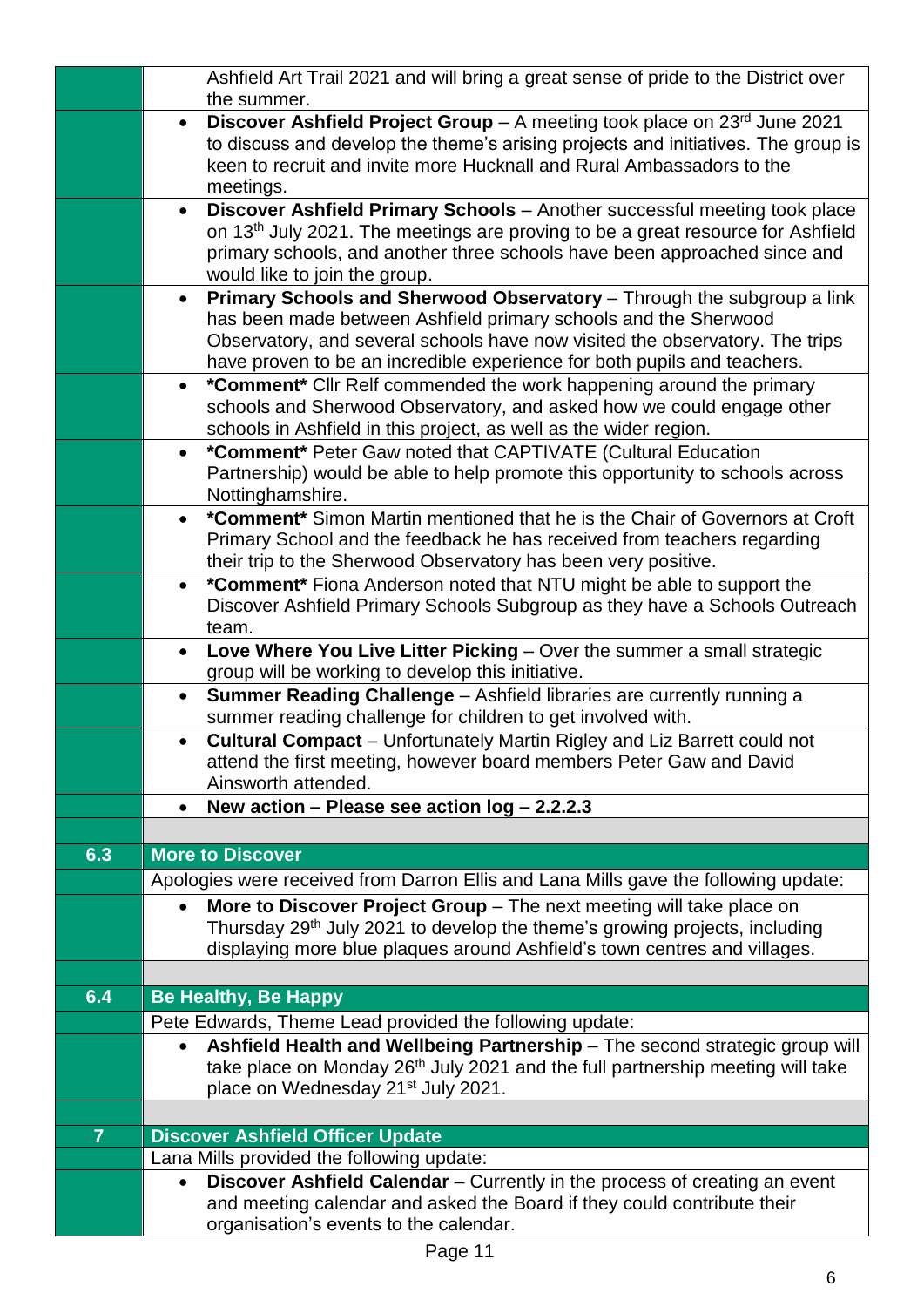|                | *Comment* Fiona Anderson suggested that the Discover Ashfield calendar<br>$\bullet$<br>might be best developed through the Stakeholder Engagement Group.                                                                                                                                                                                                                                                                                                     |
|----------------|--------------------------------------------------------------------------------------------------------------------------------------------------------------------------------------------------------------------------------------------------------------------------------------------------------------------------------------------------------------------------------------------------------------------------------------------------------------|
|                | Ambassador Event - The next Discover Ashfield event will take place on<br>$\bullet$<br>Thursday 22 <sup>nd</sup> July. The Nottingham Festival of Science and Curiosity will be<br>speaking at the event and are looking to link up with Ambassadors to help<br>develop their ideas and projects. On the agenda, Ambassadors will also be<br>discussing how they can support young people in Ashfield access work<br>experience and voluntary opportunities. |
|                | Secondary Schools and Businesses Partnership - The strategic group for<br>$\bullet$<br>the Ashfield Careers Plan will be meeting on September 7th 2021 to outline the<br>content for the plan.                                                                                                                                                                                                                                                               |
|                |                                                                                                                                                                                                                                                                                                                                                                                                                                                              |
| 8              | Partnership Update: Inspiring Ashfield - Teresa Jackson                                                                                                                                                                                                                                                                                                                                                                                                      |
|                | Teresa Jackson shared a visual presentation to the Board and particularly noted the<br>following key points regarding Inspiring Ashfield:                                                                                                                                                                                                                                                                                                                    |
|                | Ashfield Voluntary Action (AVA) secured the Thriving Communities fund earlier                                                                                                                                                                                                                                                                                                                                                                                |
|                | in the year.                                                                                                                                                                                                                                                                                                                                                                                                                                                 |
|                | The funding is from the Arts Council and National Academy for Social<br>$\bullet$                                                                                                                                                                                                                                                                                                                                                                            |
|                | Prescribing and is voluntary sector programme which was set up to improve                                                                                                                                                                                                                                                                                                                                                                                    |
|                | the range and reach of social prescribing. The funding will run from June 2021<br>- March 2022.                                                                                                                                                                                                                                                                                                                                                              |
|                | As well as AVA, partners include Ashfield District Council, Our Centre, First Art<br>$\bullet$                                                                                                                                                                                                                                                                                                                                                               |
|                | and NTU, as well as local link workers.                                                                                                                                                                                                                                                                                                                                                                                                                      |
|                | Link workers in Ashfield have identified the following prominent themes in<br>$\bullet$<br>patient referrals: Poor mental health in young people and men, isolation,<br>technology, and carers. Therefore, the Inspiring Ashfield programme will focus<br>on delivering projects and activities within these themes to make a greater<br>impact.                                                                                                             |
|                | The following projects and activities are currently being delivered through the<br>$\bullet$<br>Inspiring Ashfield programme: Mindfulness, Tai Chi and Qigoing for carers,<br>Nordic Walking for families, drama classes for carers and Fight the Stigma for<br>young men.                                                                                                                                                                                   |
|                | There is still opportunity for new partnership projects to be developed from the<br>Inspiring Ashfield programme.                                                                                                                                                                                                                                                                                                                                            |
|                |                                                                                                                                                                                                                                                                                                                                                                                                                                                              |
| 9 <sup>°</sup> | <b>Board Member Updates</b>                                                                                                                                                                                                                                                                                                                                                                                                                                  |
| 9.1            | Permanent D2N2 Representative will be Frank Horsley<br>The Chair, Martin Rigley noted that Frank Horsley is the new permanent D2N2                                                                                                                                                                                                                                                                                                                           |
|                | representative.                                                                                                                                                                                                                                                                                                                                                                                                                                              |
| 9.2            | <b>New Board Member Proposal</b>                                                                                                                                                                                                                                                                                                                                                                                                                             |
|                | <b>Proposal:</b> Scott Barlow to join the board to increase business and rural                                                                                                                                                                                                                                                                                                                                                                               |
|                | representation.                                                                                                                                                                                                                                                                                                                                                                                                                                              |
|                | Verdict: Gary Jordan proposed, Pete Edwards seconded. The Board agreed with no<br>objections.                                                                                                                                                                                                                                                                                                                                                                |
| 9.3            | Nottingham Trent University - Fiona Anderson                                                                                                                                                                                                                                                                                                                                                                                                                 |
|                | Fiona Anderson noted that there will be an Open House event at the NTU Student                                                                                                                                                                                                                                                                                                                                                                               |
|                | Hub in Mansfield on Saturday 31 <sup>st</sup> July 2021 which will focus on student recruitment.                                                                                                                                                                                                                                                                                                                                                             |
| 9.4            | <b>Gary Jordan</b>                                                                                                                                                                                                                                                                                                                                                                                                                                           |
|                | Gary Jordan has joined the D2N2's People & Skills Advisory Board.                                                                                                                                                                                                                                                                                                                                                                                            |
| 9.5            | <b>Welcome Back Fund - Trevor Middleton</b>                                                                                                                                                                                                                                                                                                                                                                                                                  |
|                | Trevor Middleton noted that the Welcome Back Fund is government funding which<br>aims to support the reopening of high streets and encourage people back into town<br>centres. The government funding will be available until March 2022.                                                                                                                                                                                                                    |